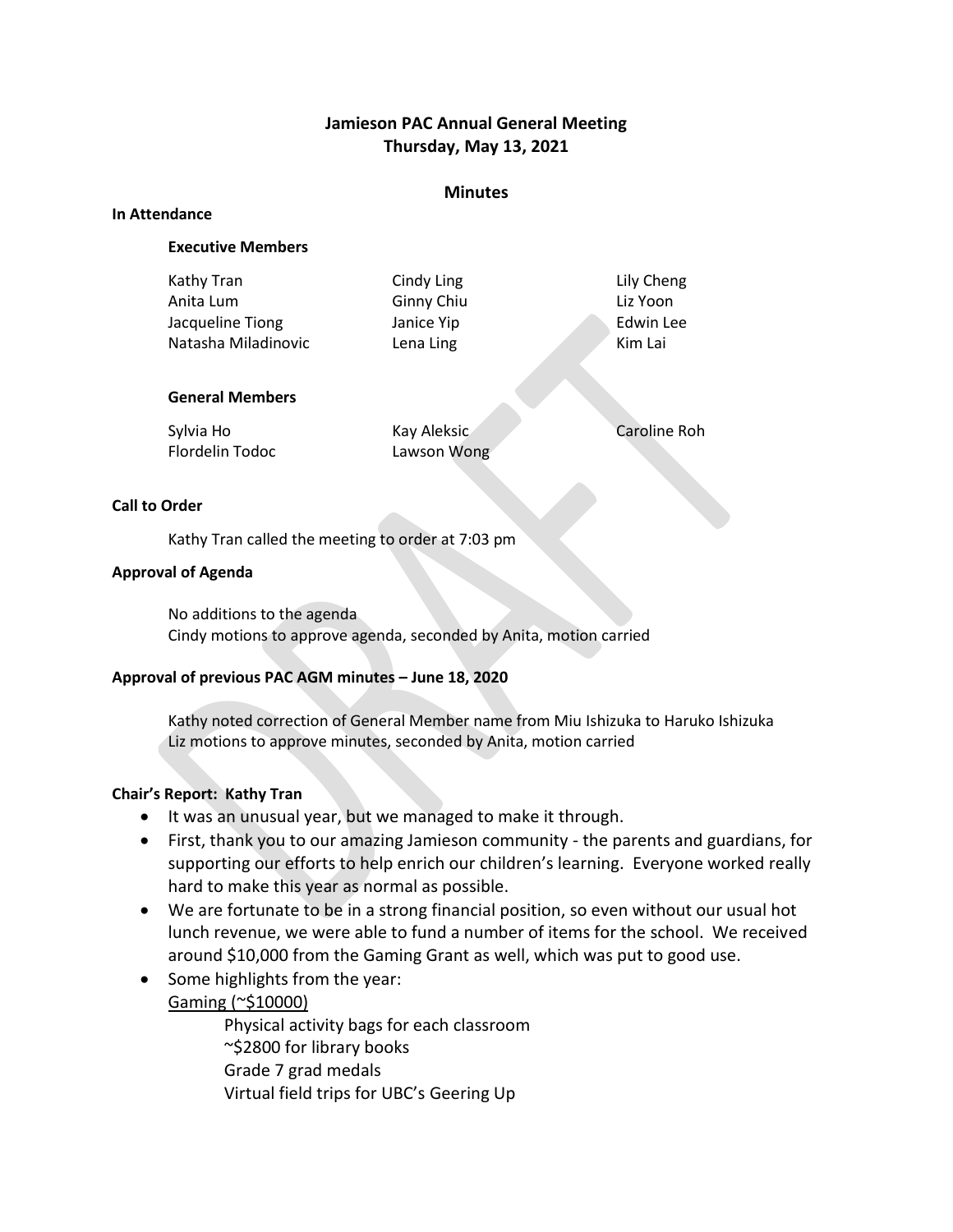Graduation scholarships for Hamber and Churchill

# General

Classroom support funding \$250 per division and resource staff Purchased voice amplifier headsets for each teacher Mural for front entrance Virtual field trip to Children's Festival for the whole school Allocated money for technology (\$15000) and library furniture (\$6000)

## **Strings**

Transferred \$5000 to the school account for use in the strings program

- We were able to do some fundraising this year. We had two successful Eat Yer Meat fundraisers, Gift Cards and Garden Plants. The spring meat fundraiser brought \$909, to go into general account and Plant fundraiser brought in \$378 for the Garden program.
- Also we ran a second printing of last year's yearbook which was quite successful. Thank you to everyone who supported these fundraisers.
- Other important things to note:

VSB is doing an Elementary Music Review and we will continue to advocate for comprehensive music programming at the elementary level

We were able to support and advocate for Option 4 parents and children to continue Option 4 learning for the school year.

We were involved in successfully getting left turn restrictions put in at the Tisdall and 49<sup>th</sup> intersection so that our children can cross the street safely

And after a long wait, we finally got the commemorative plaque for Jeffrey Chung installed on one of the outdoor benches.

• This year we say good bye to 3 members of the PAC executive: Anita, Jacqueline, and Kim. Anita and Jacqueline have been on PAC for many years and have made my job easier by providing advice and guidance based on their experience. Kim has filled a vital role as treasurer for the past three years. Thank you to all of you!

# **Principal's Report: Natasha Miladinovic**

- Thank you to the PAC and the Jamieson community , we are very lucky to have the supportive families and our PAC executive members even through the covid pandemic.
- Feel very privileged to be the principal at this school.
- Thank you to those PAC Executives who are leaving: Kim, Jacqueline and Anita.
- We have a rock-bench classroom on order; we submitted a proposal and received. \$16,000 for an outdoor classroom. Lots of our teachers are excited to be able to teach outdoors.
- Bench installed which was the Grad Legacy gift from 2018 and 2020.
- Will have 2 wall murals and we are on the final phase of gluing the student's tiles together; it will be available in June.
- Welcome to kindergarten will be held May  $19<sup>th</sup>$  and will be a virtual event.
- \$6000 from PAC for library furniture has been ordered.
- Technology we have ordered 3 iPads for the library; we are in a great position and are appreciative to have the donation.